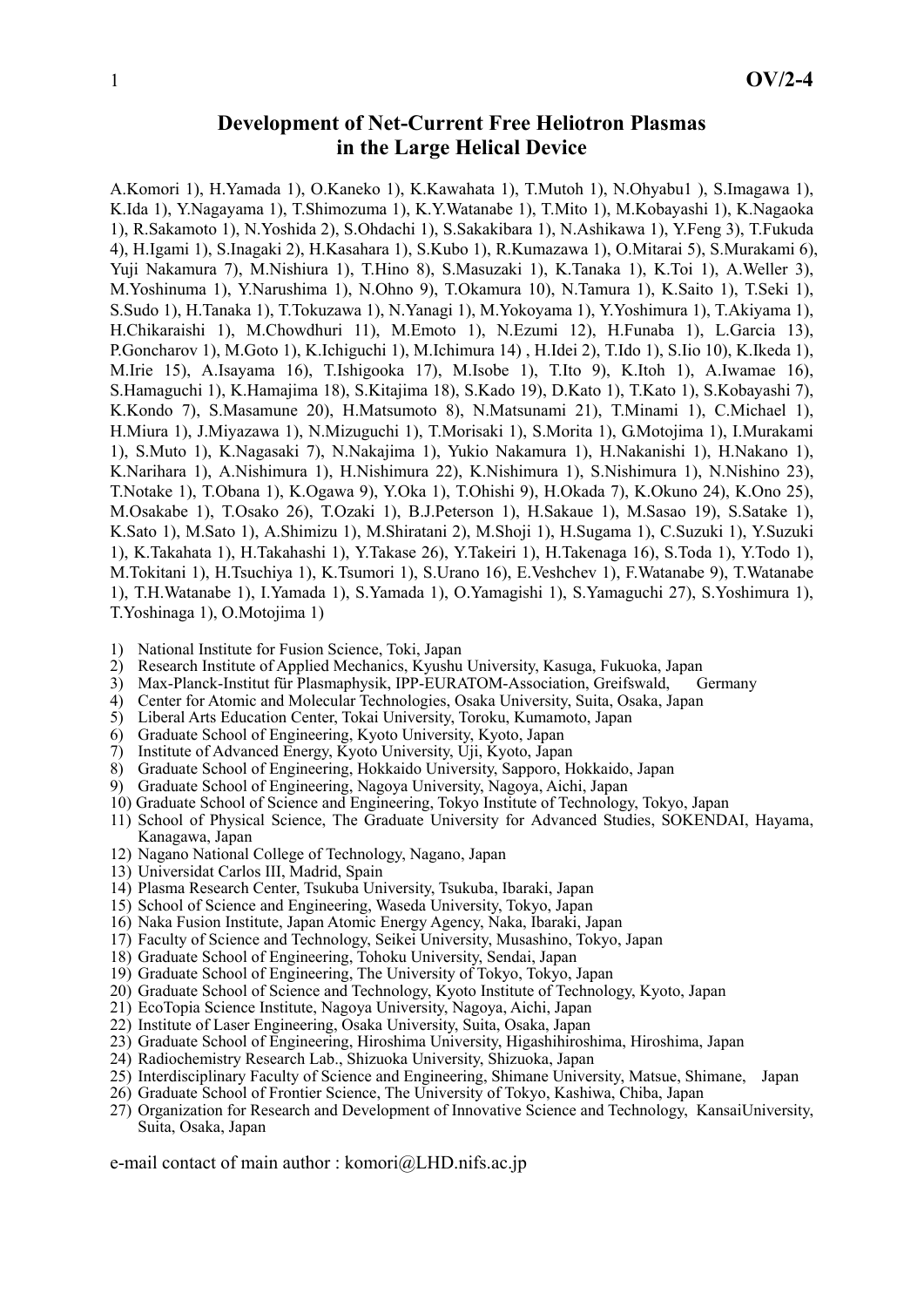**Abstract** Remarkable progress in the physical parameters of net-current free plasmas has been made in the Large Helical Device (LHD) since the last Fusion Energy Conference in Chengdu, 2006 (O.Motojima et al., Nucl. Fusion **47** (2007) S668). The beta value reached 5 % and a high beta state beyond 4.5% from the diamagnetic measurement has been maintained for longer than 100 times the energy confinement time. The density and temperature regimes also have been extended. The central density has exceeded  $1.0\times10^{21}$  m<sup>-3</sup> due to the formation of an *Internal Diffusion Barrier* (IDB). The ion temperature has reached 6.8 keV at the density of  $2\times10^{19}$  m<sup>-3</sup>, which is associated with the suppression of ion heat conduction loss. Although these parameters have been obtained in separated discharges, each fusion-reactor relevant parameter has elucidated the potential of net-current free heliotron plasmas. Diversified studies in recent LHD experiments are reviewed in this paper.

#### **1. Introduction**

The Large Helical Device (LHD) is a large-scale *heliotron* device with a pair of helical coils and an intrinsic divertor [1]. It employs the largest superconducting magnets in the world which provides the confinement magnetic field in completely steady state [2]. The major goal of the LHD experiment is to demonstrate the high performance of helical plasmas in a reactor relevant plasma regime. Thorough exploration of net current free plasmas further demonstrates its potential as a fusion energy reactor. The intrinsic advantage that plasma current is not required has been demonstrated in better capability of steady-state and high-density operation than in tokamaks. Key issues in confinement physics of net current free plasmas have been identified, and commonalities and differences with tokamak physics can be discussed in detail. In particular with regard to three-dimensional effects, pioneering works validated in LHD are applicable to tokamaks.

LHD has a nominal plasma volume of 30  $m<sup>3</sup>$  with the major and minor radii of 3.7 m and 0.64 m, respectively. The heating capability of neutral beam injection (NBI) has been significantly upgraded in these two years. A new perpendicular NBI with a low accelerating voltage of 40 keV (7 MW) enables efficient ion heating. Confinement of trapped particle used to be a great concern and indeed this is the reason why the tangential NBI was chosen at the beginning of the LHD project. However, this issue has been resolved by geometrical optimization [3] and demonstration of the confinement of highly energetic trapped particles up to 1.6 MeV in an ICRF experiment [4] has motivated the choice of perpendicular NBI. Combined with the three existing tangential beams (180 keV), the heating capability of the NBI has exceeded 20 MW. The upper limit of the magnetic field is improved by adding the subcooling system [5] to lower the inlet liquid helium temperature from 4.4 K to 3.2 K. The increase in magnetic field is certainly small (4 %) but very beneficial to the resonance condition of the ECH.

The plasma parameters as well as physical understanding have been progressing steadily since the last IAEA Fusion Energy Conference in 2006 [6]. The highlighted achievement in the latest experimental campaigns is the extension of high ion temperature [7], high  $\beta$  [8] and high density [9]. Ion temperature has increased to 6.8 keV due to the perpendicular NBI. In addition, this increase is associated with confinement improvements which share observation in common with internal transport barriers (ITB) in tokamaks. Also this high ion temperature regime is accompanied by a large toroidal flow [10] and an extremely hollow impurity profile which is called "Impurity Hole"[11].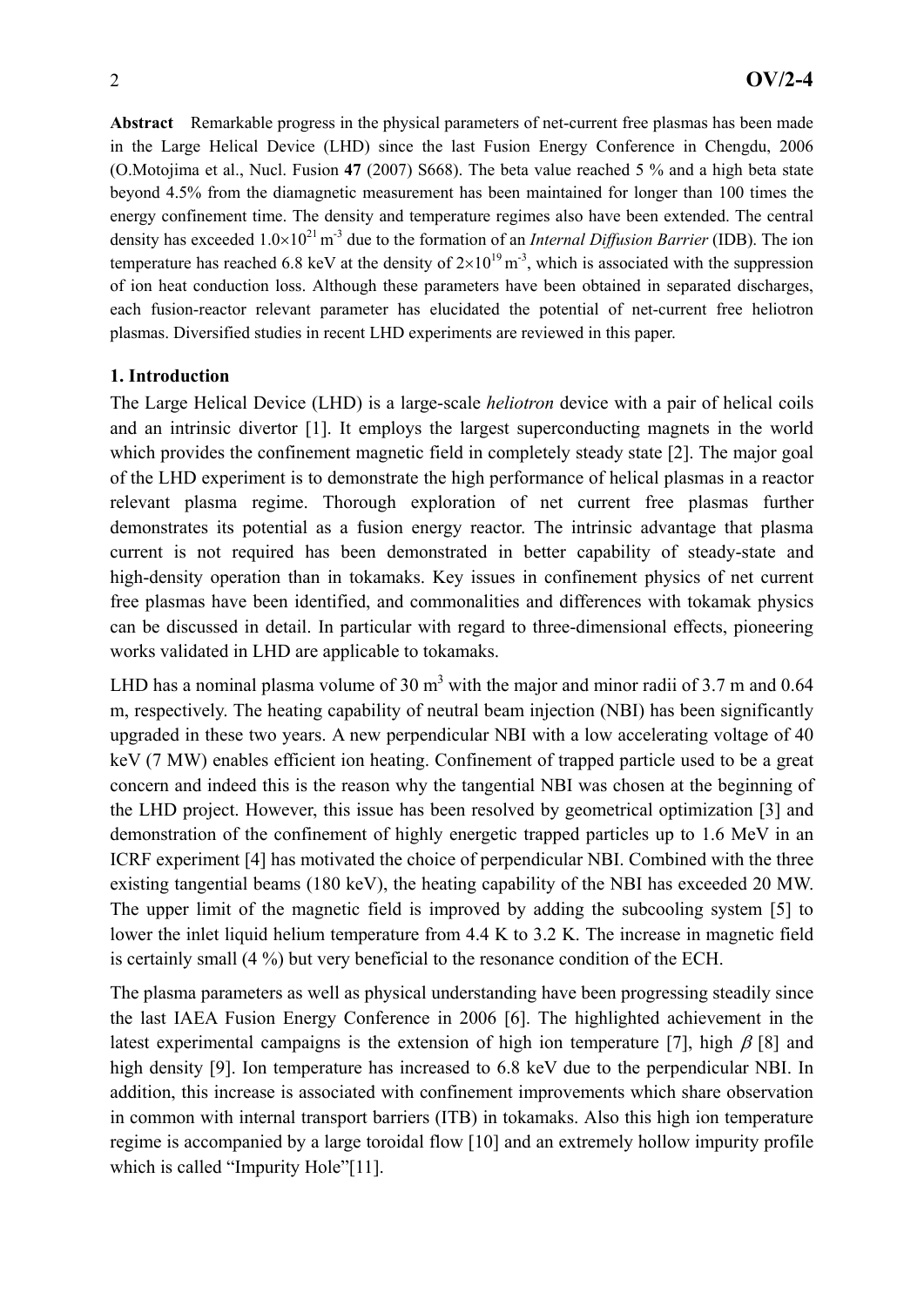The  $\beta$  value has reached 5 % which is the demanding target required for a fusion reactor and it should be emphasized that this high  $\beta$  state is maintained for more than 100 times the energy confinement time. The innovative scenario of high density by means of an *Internal Diffusion Barrier* (IDB) [12], which was discovered in the *Local Island Divertor* configuration, has been extended to a helical divertor configuration [13]. The central density has exceeded  $1\times10^{20}$  m<sup>-3</sup> at the moderate magnetic field of 2.5 T.

In addition to these major achievements, important progress has been made in various areas in these two years. Properties of anomalous transport have been discussed with respect to the effect of magnetic shear [14], dependence on collisionality [15] and long radial correlation [16]. Wave physics in Electron Bernstein wave heating [17], electron cyclotron current drive [18] and high harmonic fast wave heating [19] has been investigated. The physics of energetic particles has been discussed with emphasis on its radial profile [20] and TAE mode [21,22]. LHD has provided a good platform for the study of PWI. Co-deposition [23], behavior of dust [24] and damage on in-vessel mirrors [25] have been evaluated. These results are reported in individual contributions to this 22nd IAEA Fusion Energy Conference in Geneva, 2008.

### **2. Extension of Operational Regime**

The synergism of technological upgrades and physical findings has extended the plasma parameters. In this section, the latest parameter extension is summarized before describing each topical result. Plasma parameters in representative discharges are described in Table 1. The ion temperature is raised to 6.8 keV at the moderate density of  $2\times10^{19}$  m<sup>-3</sup> [7]. In an earlier study, a high ion temperature as high as 13.5 keV was realized by applying a heavier gas, argon, instead of hydrogen [26]. This scenario was attributed to the enhancement of ion heating under the condition of a tangential NBI energy as high as 180 keV which primarily heats electrons in hydrogen operation. While this operation was limited to a very low density of  $0.35 \times 10^{19}$  m<sup>-3</sup>, it validated the characteristic that the increase in input power to ions leads to the increase in ion temperature. Concern about the confinement of highly energetic trapped particles due to helical ripples was resolved by geometrical optimization [3]. A new perpendicular NBI with a lower energy (40 keV) is favorable to ion heating. This beam works

|                    |                                    | high                 | high        | High     | high             | High  |
|--------------------|------------------------------------|----------------------|-------------|----------|------------------|-------|
|                    |                                    | $T_i$                | ß           | $n_e$    | $n\tau_{\rm E}T$ | $W_p$ |
| $T_e(0)$           | (keV)                              | 3.5                  | 0.4         | 0.3      | 0.55             | 1.1   |
| $T_i(0)$           | (keV)                              | 6.8                  |             | 0.3      | 0.55             |       |
|                    | $n_e(0)$ $(10^{19} \text{m}^{-3})$ | 1.73                 | 2.8         | 108      | 40               | 20    |
| $\overline{n}_{e}$ | $(10^{19} \text{m}^{-3})$          | 2.05                 | 3.0         | 41       | 20               | 13    |
| $\tau_{\rm E}$     | (s)                                | 0.057                | 0.017       | 0.06     | 0.23             | 0.12  |
| β                  | (%)                                | 0.93                 | 5.0         | 1.37     | 0.85             | 1.56  |
| $W_p$              | (kJ)                               | 884                  | 90          | 762      | 779              | 1625  |
| $P_{abs}$          | (MW)                               | 15.8                 | 5.4         | 13.3     | 2.92             | 14.4  |
| $R_{ax}$           | (m)                                | 3.575                | 3.6         | 3.95     | 3.75             | 3.63  |
| $\boldsymbol{B}$   | (T)                                | 2.77                 | 0.425       | 2.51     | 2.64             | 2.83  |
| Remarks            |                                    | Hydrogen<br>dominant | $A_p = 6.6$ | IDB with | <b>IDB</b> with  |       |
|                    |                                    |                      |             | helical  | helical          |       |
|                    |                                    |                      |             | divertor | divertor         |       |

TABLE I ACHIEVED PARAMETERS IN LHD SINCE THE LAST IAEA-FEC 2006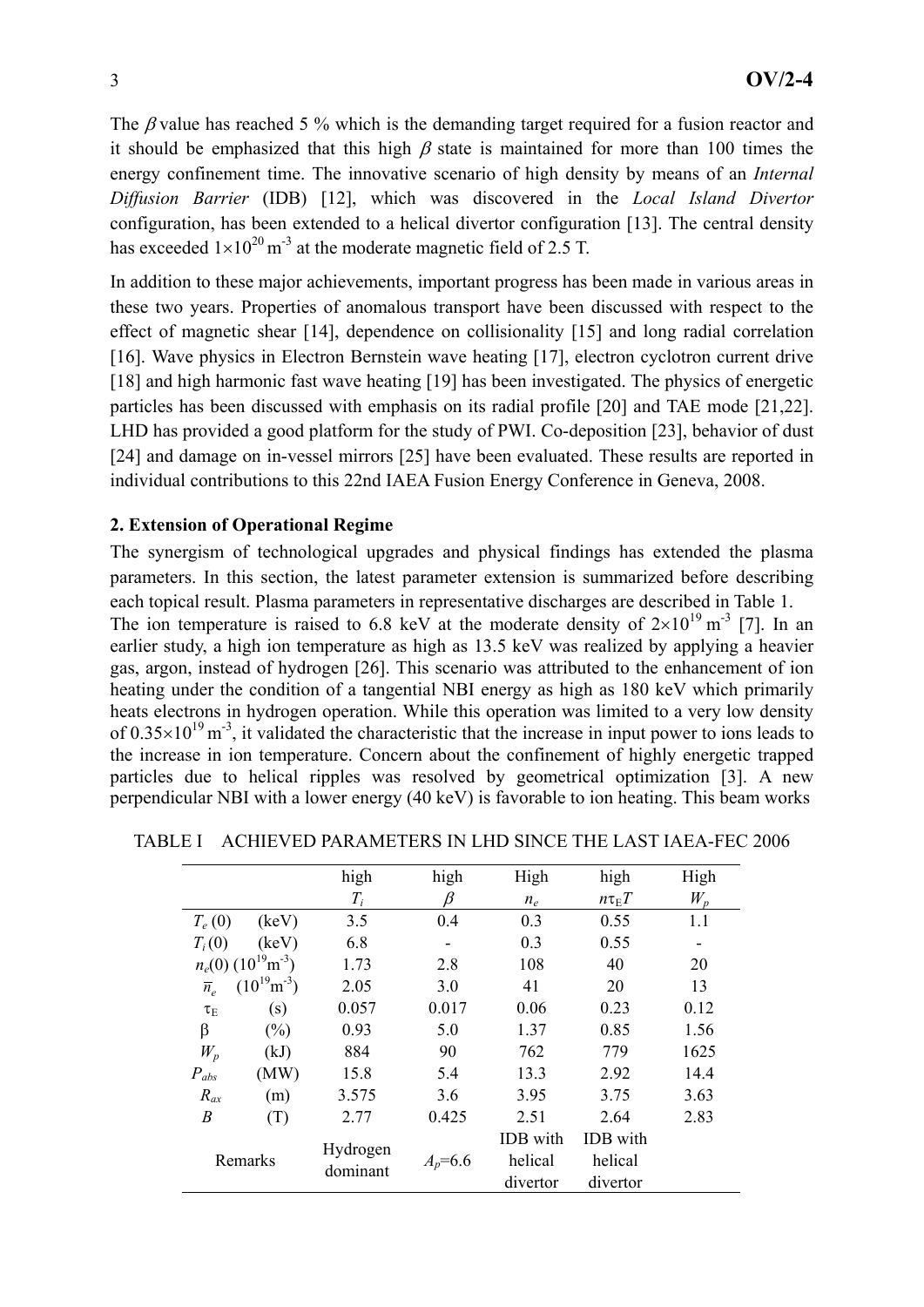as a diagnostics beam for the charge exchange spectroscopy which provides profiles of ion temperature and flow velocity, and consequently radial electric field. The experimental results will be discussed in Sec.3.

Tolerance against the interchange modes which have been observed in earlier works [27] can be maintained in the higher aspect ratio configuration with worse stability but better confinement and power deposition. Optimization of the compromise between confinement and MHD stability has led to a  $\beta$  of 5 %. The scenario of an IDB has been applied to a high  $\beta$ study at low magnetic field. The central  $\beta$  reaches 10 % in this case [8]. This study will be discussed in Sec.4.

The IDB regime has been extended significantly since plasma with an IDB has been reproduced in a helical divertor [13]. The local accumulation of neutrals can be avoided by the outward shift of the magnetic axis. Under this condition, the very high central density with an IDB has been realized without the efficient pumping of the LID. An impurity screening effect in the peripheral ergodic layers aids this high density operation [28]. The highest  $n\tau_{E}T$ of  $5\times19$  m<sup>-3</sup>·s·keV is obtained by this scenario. The characterization of plasmas with IDB [9] will be described in Sec.5.

A new regime of the long pulse was examined exceeding the previous power limit by replacing divertor plates with new ones having better heat conductivity, which led to the extension of the plasma pulse length to 300 s by RF heating power of 1 MW. Then a central electron temperature and a central density are 1.5 keV and  $0.6\times10^{19}$  m<sup>-3</sup>, respectively. This subject [29] will be discussed in Sec.6.

#### **3. High Ion Temperature**

Improvement of ion heat transport in Heliotron plasmas has been realized by an upgrade of the ion heating power by using a low energy perpendicular NBI (P-NBI) [7]. An ion internal transport barrier (ITB), that is a peaked profile of ion temperature, *Ti*, with a steep gradient in the core region, has been formed and the central  $T_i$  of 6.8 keV has been achieved in a hydrogen plasma with the line-averaged electron density of  $2\times10^{19}$  m<sup>-3</sup> (see Fig.1).

At the beginning of the shot, the target plasma was heated by the perpendicular NBI alone (P-NBI phase). In this P-NBI phase, the *T*<sup>i</sup> profile is broad and the central  $T_i$  is almost 1.5 keV. After the superposition of tangential NBI's with the double power of the P-NBI, the central *T*i significantly increases above 5 keV. The electron temperature also increases



*FIG.1 Central ion temperature as a function of line averaged electron density. The maximum values obtained by the combined NBI heating are shown by closed circles. The central ion temperature in the only P-NBI phase is also shown by open triangles.*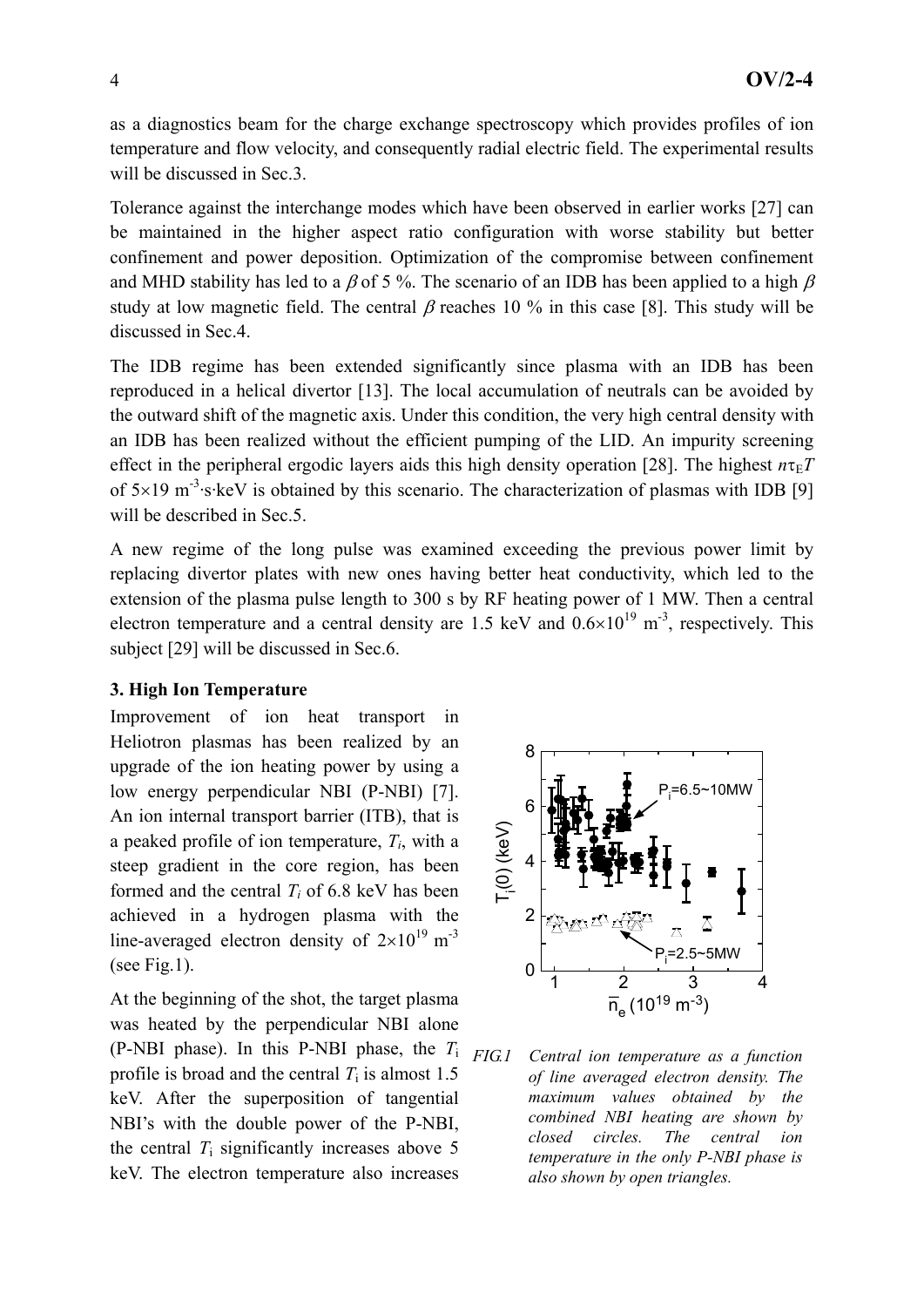up to 4 keV, however the electron ITB is not formed simultaneously.

The experimental ion thermal diffusivity significantly decreases to the neoclassical level, indicating a significant reduction of anomalous transport. The analysis of neoclassical ambipolar diffusion [30] showed the enhancement of the negative radial electric field  $(E_r \le 0)$  associated with the  $T_i$  increase, indicating that the anomalous transport is suppressed by the negative *Er*.

The relation of ion heat flux to the  $T_i$  gradient was compared between inside ( $\rho = 0.3$ ) and outside ( $\rho$  = 0.8) of the ITB foot as shown in Fig.2. The quite different dependences of  $\chi_i$ on the direct ion heating power were observed between inside and outside of the ITB. The dependence of  $\chi_i$  is fitted as  $\chi_i \propto (P_i/n_i)^{0.59}$ outside of the ITB and  $\chi_i \propto (P_i/n_i)^{-1.61}$  inside of the ITB. Also the temperature dependence of  $\chi_i$  has been identified as  $\chi_i \propto T_i^{1.10}$  and  $\chi_i \propto$  $T_i$ <sup>-0.53</sup>, outside and inside the ITB, respectively. It is found that the  $\chi_i$  outside the ITB shows a gyro-Bohm dependence. In contrast, the negative dependence of  $\chi_i$  on  $T_i$ :  $\partial \chi_i / \partial T_i < 0$ and the heating power:  $\partial \chi_i / \partial (P_i / n_i)$  <0 inside the ITB indicate the possibility of further confinement improvement from an increase in heating power.

This new regime accompanies a toroidal rotation driven by tangential NBI and by a spontaneous rotation due to the ion temperature gradient (see Fig.3) [10]. The positive radial electric field drives spontaneous flow in the counter direction at the plasma edge and in the co-direction near the magnetic axis. The difference in the direction of spontaneous flow between the core and edge is considered to be due to a difference in the ratio of the helical ripple to the toroidal ripple. The ion temperature gradient causing the spontaneous toroidal flow







*FIG.3 Radial profiles of (a) ion temperature and (b) toroidal flow velocity. Open triangles and closed circles are before and after high-power tangential NBI, respectively.*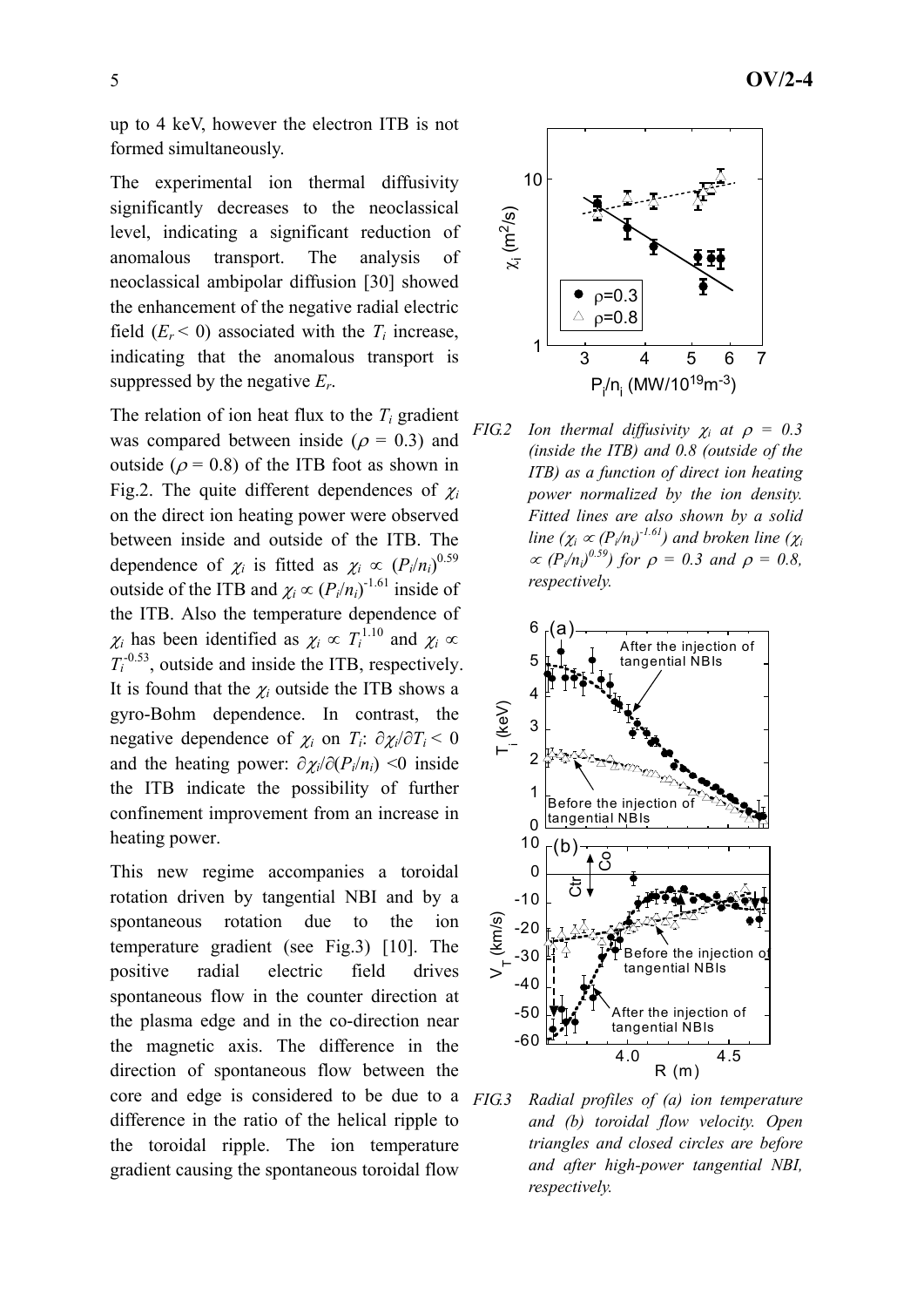

*FIG.4 Radial profiles of (a) ion temperature, (b) electron density and (c) carbon density in the phase with (closed circles) and without (open triangles) the ion ITB phase.* 

is clearly observed near the plasma edge.

Simultaneous achievement of high  $T_i$  and a low concentration of impurities are crucial for the high fusion triple product, because impurities cause dilution of the fueling particles. Associated with the formation of an ITB, a large outward convection of impurities has been found coincidentally in spite of a negative radial electric field [11]. Since the particle diffusion in the plasma with an ITB is relatively low because of the suppression of the turbulence, the sign of the convection, which appears as an off-diagonal term of the transport matrix, becomes important in the ITB plasma. The radial profiles of carbon density are evaluated from the radial profiles of intensity of the charge exchange line CVI. As seen in Fig.4(c) the carbon density,  $n_c$ , profile changes its shape from a peaked profile to a hollow profile due to an outward convection in the wide region of  $\rho = 0.25{\text -}0.65$  during the ITB phase. In contrast the electron density profile is almost unchanged (see Fig.4(b)) regardless of the significant change in the impurity profile. The radial profile of carbon becomes more hollow as the ion temperature gradient is increased and when the  $T_i$  gradient is large, an extremely hollow carbon profile "*Impurity hole*" is observed.

#### **4. High Beta Regime and MHD instabilities**

The high beta regime has been extended to the diamagnetic beta  $\leq \beta$  of 5% by optimizing the magnetic configuration. Figure 5 shows the attained beta values as a function of the duration time over which the high beta is held. A quasi-steady state beyond  $100\tau_E$  with  $\langle \beta \rangle$  > 4.5% has been demonstrated. Pressure driven instabilities observed in LHD are harmless, and the beta value has been successfully increased by enhancement of the heating FIG5 efficiency.

The spontaneous change of the MHD



*FIG.5 Diamagnetic beta as a function of the duration time of the high beta state normalized by the energy confinement time.The data was selected in the range with <*β*> > 3.5 %.*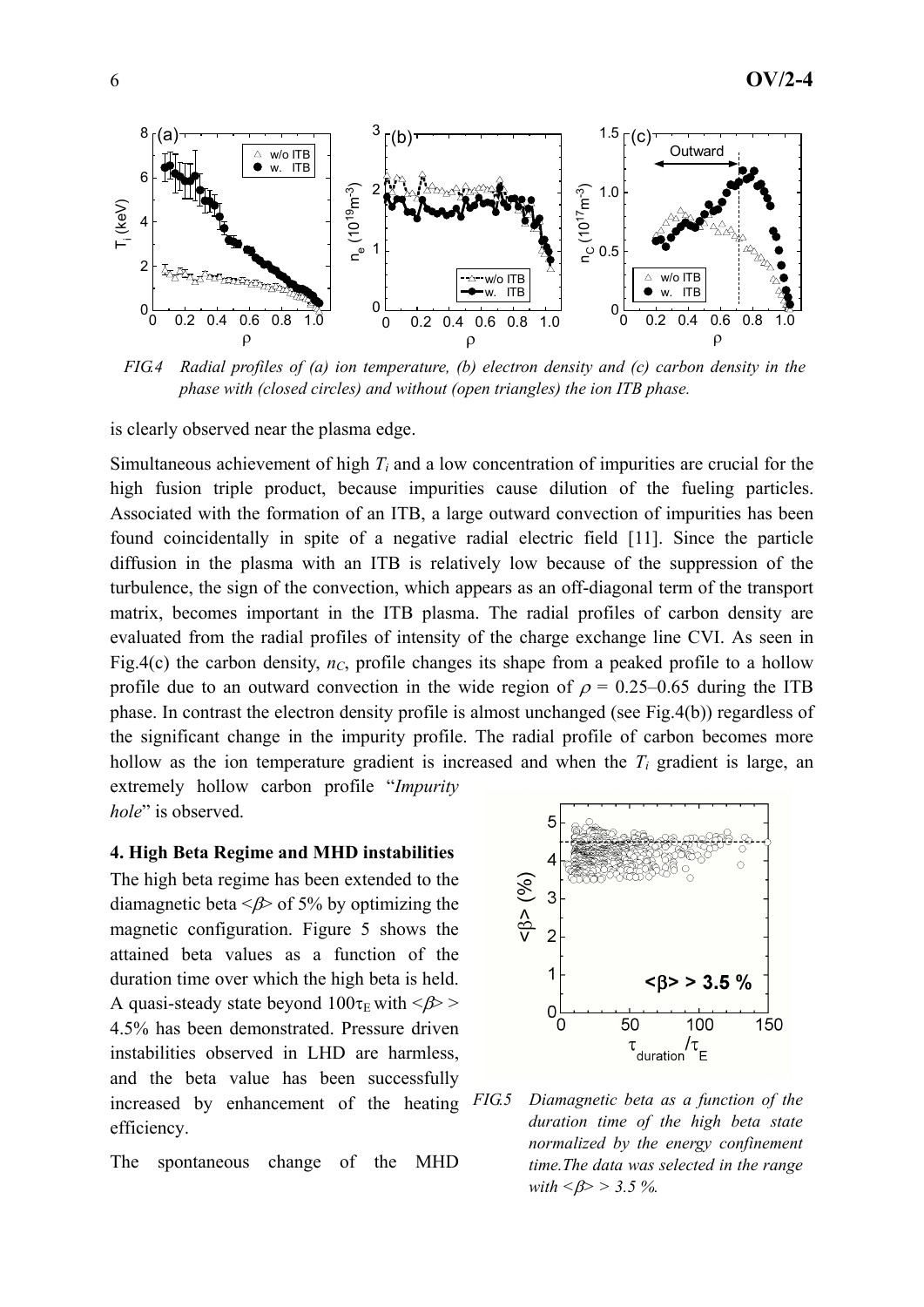equilibrium due to finite-beta effects, leading to an extension of the magnetically stochastic region in the periphery and limiting the actual plasma confinement region, is another key issue for realization of the high beta helical reactor. Figure 6 shows the changes of the inner and outer positions of the last closed flux surface (LCFS) and the magnetic axis position as a function of  $\langle \beta \rangle$ , which was calculated by the 3-D MHD equilibrium code HINT2 [31]. The selected magnetic *FIG.6 Changes of the inner and outer positions*  configuration is the same as that in which the  $\langle \beta \rangle$  of 5 % was obtained in the experiment. The volume surrounded by the LCFS starts to



*of the LCFS and the magnetic axis position as a function of <*β*>.*

shrink when the  $\langle \beta \rangle$  exceeds about 3%, and it decreases by 32 % compared to the vacuum case when the  $\leq$   $\beta$  approaches 5 %. In contrast, experimental results show that enough temperature gradient still remains outside the calculated LCFS in the highest beta discharge, and the interpretation has been investigated from the viewpoint of transport property in the present high-beta operation and the spontaneous change of magnetic topology. The numerical study suggests that the volume is drastically reduced further for  $\langle \beta \rangle > 6.7\%$  because of the loss of the force balance inside the vacuum LCFS.

An IDB scenario, producing peaked pressure profiles by multiple pellet injections, has been also applied to the high beta plasma production and MHD study [8]. The production of the peaked pressure profile leads to the high central beta regime and has an advantage for getting experimental knowledge about the stability and equilibrium beta limits because of the large Shafranov shift and the steep pressure gradient. Figure 7 shows the operation regime in the

central beta and the magnetic axis position diagram. The magnetic axis position is a key parameter characterizing MHD equilibrium and stability, and the inward shifted configuration has been selected for standard high-beta operation because of good global energy confinement. In the standard operation with gas-puff or single pellet fueling, the formation of the broad pressure profile allows the access to high-beta regime without core MHD instabilities, while the IDB plasma with peaked pressure profile comes accross them such as sawtooth-like activity and  $m = 3$ oscillation in the configuration with the inward shifted magnetic axis. In the case with the outward-shifted magnetic axis, operational envelope is restricted by the core density



*FIG.7 IDB operation regime in the central beta value,* β*0, and the magnetic axis position, Rax.*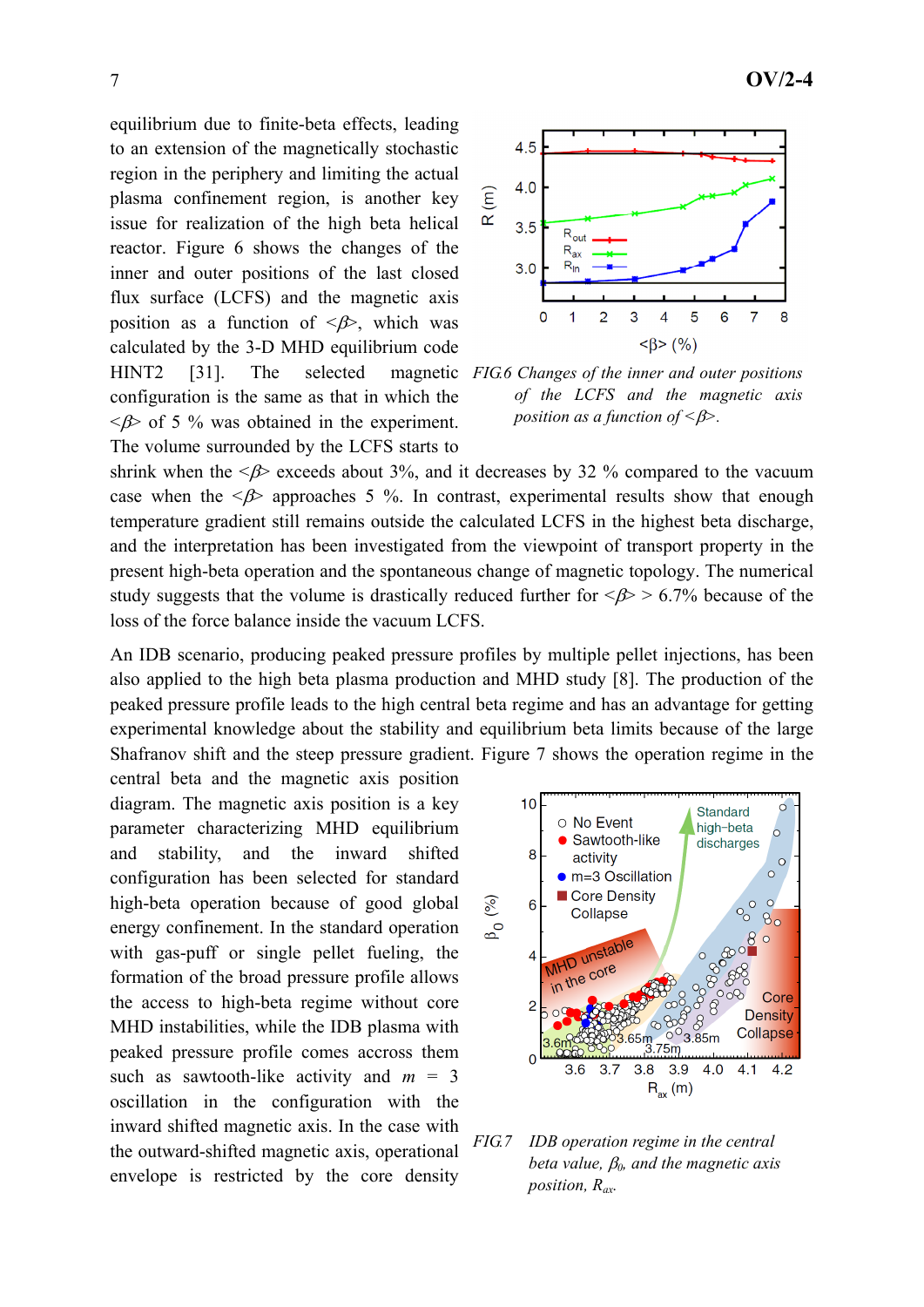collapse which has a rapid growth time of a few hundred μs [13], which will be discussed in the next section. Thus, the best way to produce the high central beta plasmas have been found through the exploration of the magnetic configurations taking into account the Shafranov shift, and a central beta of 10 % has been achieved without serious MHD instability.

A reversed magnetic shear (RS) configuration having a zero magnetic shear layer away from

the magnetic axis was realized by counter neutral beam current drive [21]. When the counter plasma current is rapidly increased in the peripheral region of a high-temperature plasma, it reduces the peripheral rotational transform preferentially and the RS configuration is realized, which was verified by MSE measurements. In such configurations, the  $n = 1$  reversed shear Alfvén eigenmode (RSAE) and the  $n = 0$  toroidally symmetric coherent mode, that is, geodesic acoustic mode (GAM) excited by energetic ions were clearly observed in various fluctuation diagnostics, where *n* is the toroidal mode number. Figure 8 shows a spectrogram of the magnetic probe signal in an example discharge of the RS configuration. The frequency of the  $n = 1$  RSAE first chirps downward to the minimum of  $\sim 18$  kHz and then chirps upward. The minimum frequency is close to the GAM frequency. The time evolution of the RSAE

frequency is explained very well by ideal MHD theory. In particular, other  $n = 1$  chirping modes are excited in the phase of  $t > 2.4$  s through nonlinear coupling between RSAE and GAM with almost constant frequency of  $\sim$  18 kHz. Internal measurements such as electron cyclotron emission (ECE) polychromator and ultra-soft X-ray detector indicate that both RSAE and GAM localize at *r*/*a* = 0.3-0.6 and  $r/a = 0.1$ -0.5, respectively.

# **5. High Density Regime with Internal Diffusion Barrier**

The performance of high density discharges with an IDB, initially found with the Local Island Divertor, has been developed in the helical divertor configuration. In contrast with an ITB, the IDB is not accompanied by an improvement in thermal transport as can be seen in Fig.2 in the relatively flat temperature profile in an IDB region while a temperature gradient is established in the mantle outside of the IDB.



*FIG.9 Comparison of (a) electron density, (b) temperature and (c) pressure profiles between pellet and gas-puff discharges.* 



*FIG.8 Spectrogram of a magnetic probe signal observed in the reversed shear configuration.*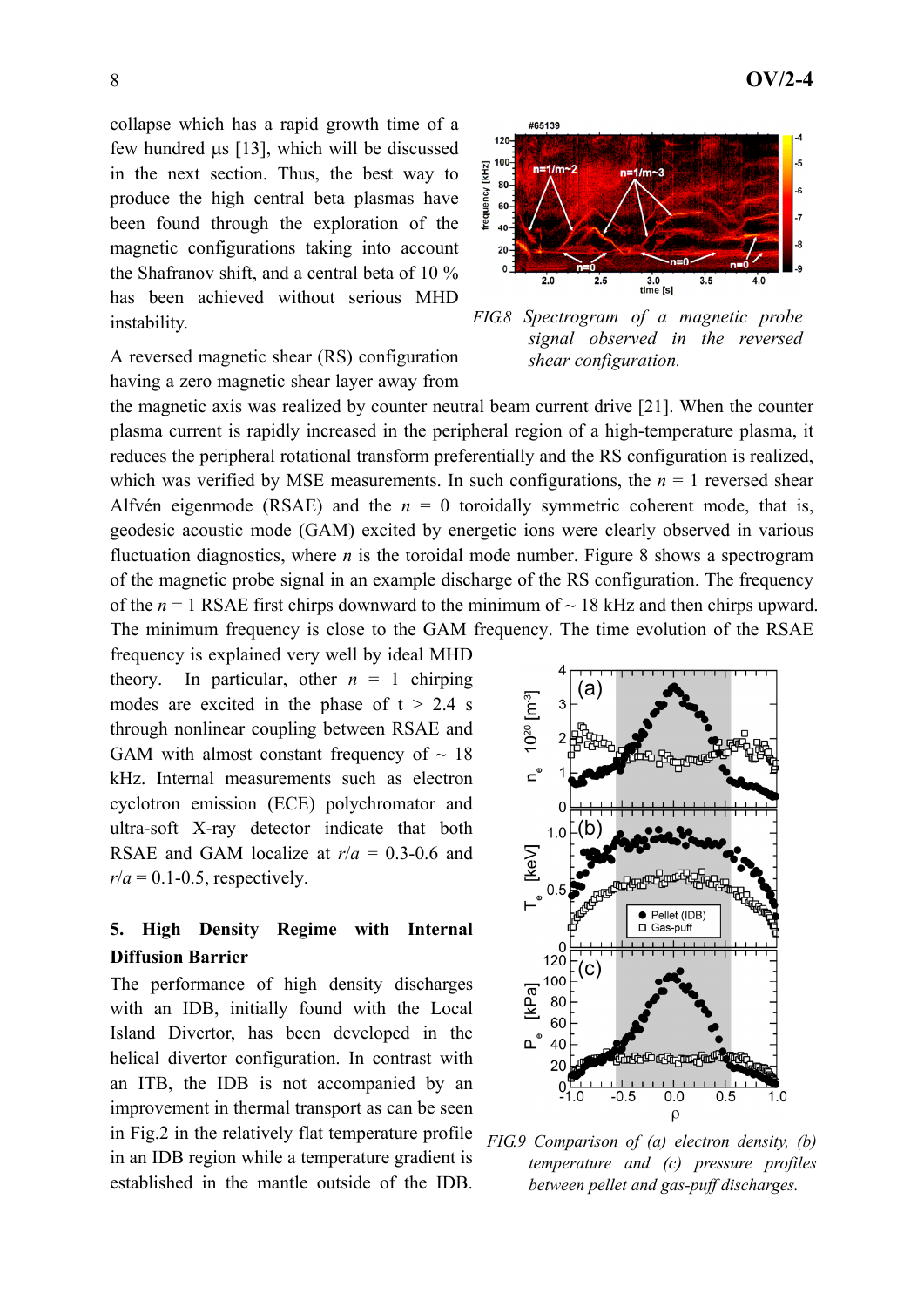

*FIG.10 (a) Changes of particle fluxes in different position as a function of density gradient, which are normalized by electron density. (b) Temporal change of thermal diffusivity at*  $\rho = 0.9$ . The *closed and open symbols denote w/ IDB and w/o IDB, respectively.*

Typical profiles of the gas-puff and pellet fueled discharges at the same line density  $n_e l$ =  $3 \times 10^{20}$  m<sup>-2</sup> and same magnetic configuration with  $R_{ax}$  of 3.75 m are shown in Fig 9. In the case of pellet fueling, the IDB with a steep density gradient inside  $\rho = 0.55$  is formed and the central density is remarkably increased while the peripheral density is reduced. The electron temperature of the pellet fueled plasma is higher than that of the gas-puff case despite that the central density is more than double. The plasma pressure profile of the pellet fueled IDB plasma shows an obvious increase of the plasma energy density in the core region and the central pressure is about four times larger than that of the gas-puff fueled plasma.

The characteristics of a particle and a thermal transports in the typical IDB discharge are shown in Fig.10. The data is after pellet fueling, and the IDB phase is shown as a closed symbol. The particle fluxes inside IDB foot ( $\rho \le 0.5$ ) gradually increase with an increment of the electron density gradient. The particle diffusivity,  $D_{\rm e}$ , which corresponds to the increment rate of the particle flux to the density gradient, is about  $0.042 \text{ m}^2/\text{s}$  and is almost constant. After the density gradient approaches the maximum, the particle fluxes in the core increase and start to decrease with the reduction of the density gradient and with the outward convection flow. In the reduction phase of the density gradient, the  $D<sub>e</sub>$  is also constant even in the case of w/o IDB and almost the same as that in the increment phase. The diffusivity at the mantle ( $\rho$  = 0.8) is relatively large in the IDB phase, whereas it becomes the same as the core one after the IDB formation is broken. The thermal diffusivity at the mantle is almost constant in the discharge and is insensitive to the IDB formation in spite of the significant change of the particle transport. Thus, IDB plasma has two kinds of confinement regions with quite different transport property. The IDB core with the large density gradient has the good particle confinement property, whereas the IDB mantle with the large temperature gradient and with the low density has a tolerance to the radiation collapse, which contributes to support the robustness IDB formation.

The achieved central density becomes higher as the magnetic axis shifts outward and the central density exceeds  $1 \times 10^{21}$  m<sup>-3</sup> for  $R_{ax} \ge 3.9$  m at B~2.5 T. The central pressure reaches its largest value in the neighborhood of  $R_{ax}$  = 3.85 m. The maximum central pressure is limited by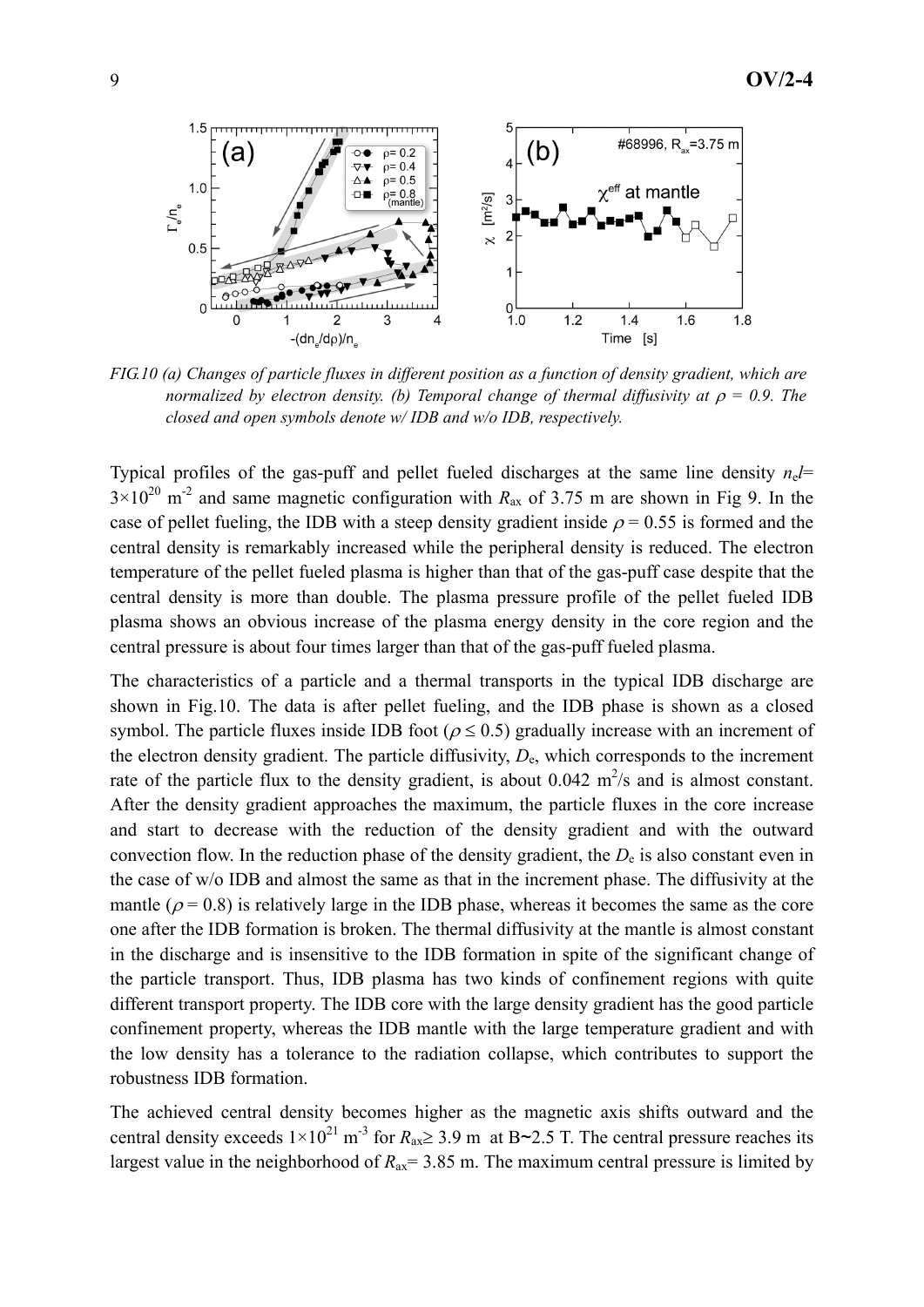#### 10 **OV/2-4**

the core density collapse [13]. The high density core is expelled on the sub millisecond time scale without having any impact on the central temperature. In order to suppress this unfavorable event, mitigation of Shafranov shift by using ellipticity control (vertical elongation) in a helical device is shown to be effective.

High density operation exposes itself to radiation collapse. Since the operational density limit of helical systems is determined by the loss of power balance, impurity contamination is of much importance. Impurity transport analysis in the ergodic layer of LHD has been carried out using a 3D edge transport code [32]. It indicates that the carbon starts to be screened out from the ergodic layer at higher density as the density



*FIG.11 Comparison of CIII emission obtained by VUV monochromators (open circles) and CV with EUV spectrometer (closed circles) with those (CIII in the dotted curve and CV in solid curve) calculated by EMC3-EIRENE, as a function of density.*

increases. With increasing density, i.e. collisionality, the friction force on the parallel flow of impurities starts to dominate over the ion thermal force [28]. As a consequence, the impurity is effectively screened in the very edge of the ergodic layer at higher density. As a signature of the screening, emissivity from carbon of different charge states are compared with experiments. Figure 11 shows the carbon radiation intensity of CIII and CV in the experiment, and those by the simulation, as a function of the density. The density dependences are qualitatively in good agreement with each other. It should be noted, that since the ratio of the

thermal force and friction force becomes charge independent, the screening model applies also for high-Z impurities such as Fe, another intrinsic impurity in LHD. The mechanism of the screening in the ergodic layer is an important feature of LHD and might be able to explain the tolerance of high density operation like plasmas with an IDB.

#### **6. Long pulse Operation**

After the achievement of the 54-min. long discharge with a heating power of 490 kW [4], the increase of the heating power has been an issue in these two years. The steady state heating source is primarily ICRF with the help of 100 kW of ECH. A scaling relation of the plasma duration time to the applied RF power was derived from accumulated experimental



*FIG.12 Achieved pulse length of long pulse discharges as a function of RF heating power. Open circles are reported in the last IAEA conference and closed circles have been obtained in these 2 years. Curves are the scaling to evaluate the maximum pulse length.*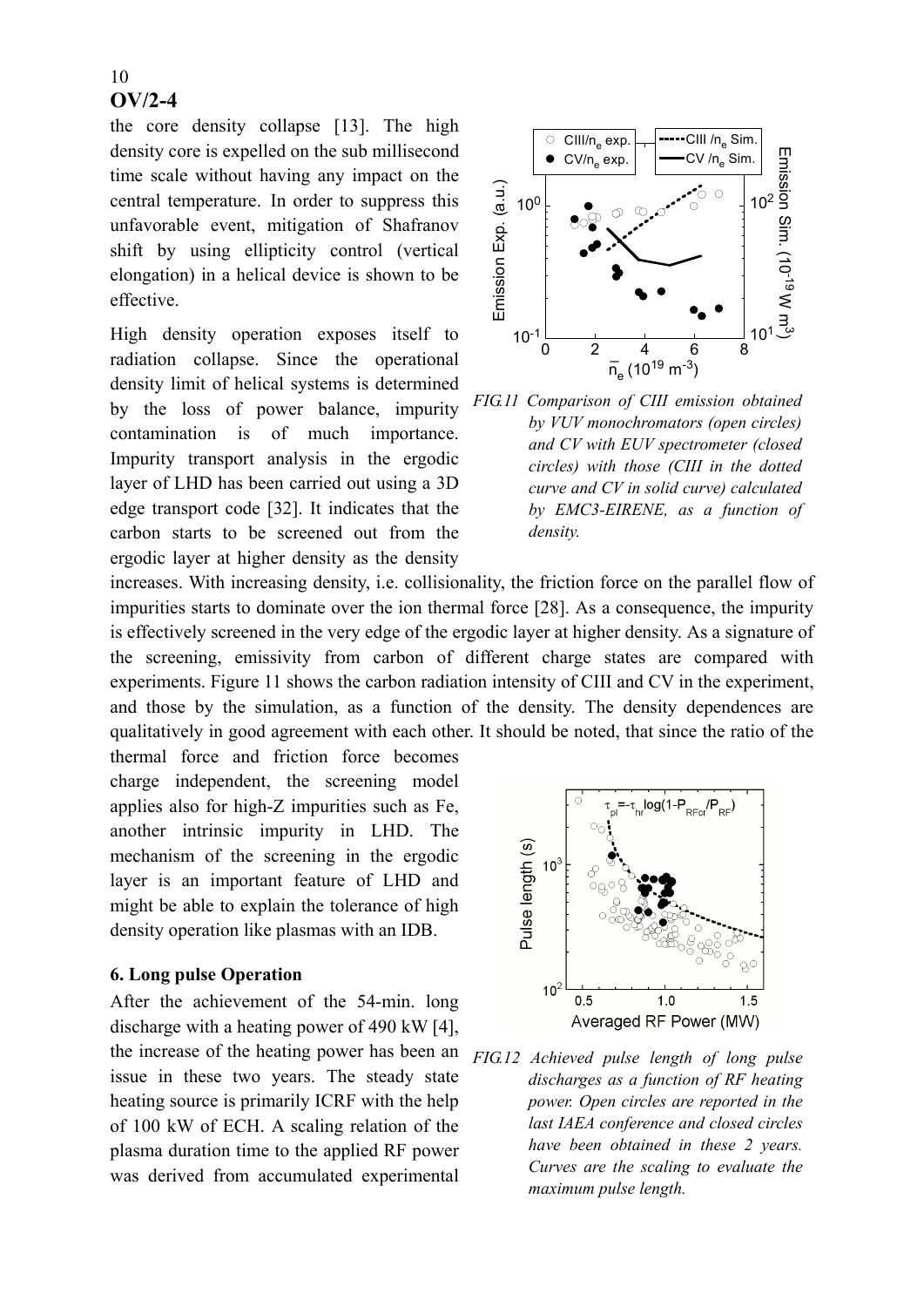#### 11 **OV/2-4**

data [29]. The experiment data obtained to date are plotted as the pulse length,  $\tau_{\text{pl}}$ , versus the heating power,  $P_{RF}$ , in Fig.12. Open circles are reported in the last IAEA conference and closed circles have been obtained in these last 2 years. The relation of the pulse length and the RF power is derived from the envelope of the experimental data (open circles) as an empirical scaling;  $\tau_{pl} = -\tau_{hr} \log (1-P_{RFC}/P_{RF})$ . Here  $P_{RFC}$  is the critical RF heating power, which is determined by fitting the calculated curve using this scaling. Then  $P_{R\text{F}cr}$  is determined as 0.65 MW, and  $\tau_{hr}$  is the time constant of the heat removal in divertor plates. It indicates that a critical divertor temperature exists. In fact the plasma discharge of about one hour was achieved at  $P_{RF} \sim 0.5$  MW. A new regime of the long pulse was extended over the scaling relation by replacing divertor plates with new ones having better heat conductivity. One of the solid circles shows that a pulse length of 800 s was achieved with the RF heating power of 1.1 MW. The plasma of  $\bar{n}_e$  of  $6 \times 10^{18}$  m<sup>-3</sup> and  $T_{e0} = 1.5$  keV was sustained with  $P_{ICH} = 1.0$  MW and  $P_{ECH} = 0.1$  MW, employing the magnetic axis swing to disperse the plasma heat load to the graphite divertor tiles.

# **7. Conclusions**

Remarkable progress in the physical parameters of net-current free plasmas has been made in the LHD in the last two years. The beta value reached 5 % and a high beta state beyond 4.5 % has been maintained for longer than 100 times the energy confinement time. The density and temperature regimes also have been extended. The central density has exceeded  $1.0 \times 10^{21}$  m<sup>-3</sup> due to the formation of an IDB. The ion temperature has reached 6.8 keV at the density of 2  $\times$  10<sup>19</sup> m<sup>-3</sup>, which is associated with confinement improvement which shares commonalities with the ITB. Although plasmas with an IDB and ITB are located in different density regimes, it is found that impurity contamination is significantly reduced for both cases. In a plasma with an IDB, impurity screening due to the friction force exerted by the background plasma flow on impurities suppresses impurity influx in the ergodic layer. The outward convection which cannot be explained by neoclassical theory is pronounced when turbulent driven radial flux is suppressed in a plasma with an ITB.

Control of heat and particles is becoming a critical issue in the high-performance and steady state plasmas reported here. Based on experimental knowledge and performance requirements, the closed helical divertor system which enables much better control of heat and particles is being designed [33].

Experimental observation with detailed diagnostics in LHD promotes theoretical and simulation studies. Validation of the advanced physical models for integrated transport simulation including bootstrap currents [34] and MHD equilibrium/instabilities [35-37], TAE modes [38] and gyro-kinetic simulation of anomalous transport [39] are reported in this conference. Extension of the plasma parameters and the advantage of steady-state operation accelerate the deepening of diversified physical understandings of net current free helical plasmas.

For the next stage of LHD experiments, the constructions of a closed helical divertor and a perpendicular NBI with an accelerating voltage of 80 keV have been started this fiscal year, which will take about four years to complete them. Experiments handling deuterium gas are